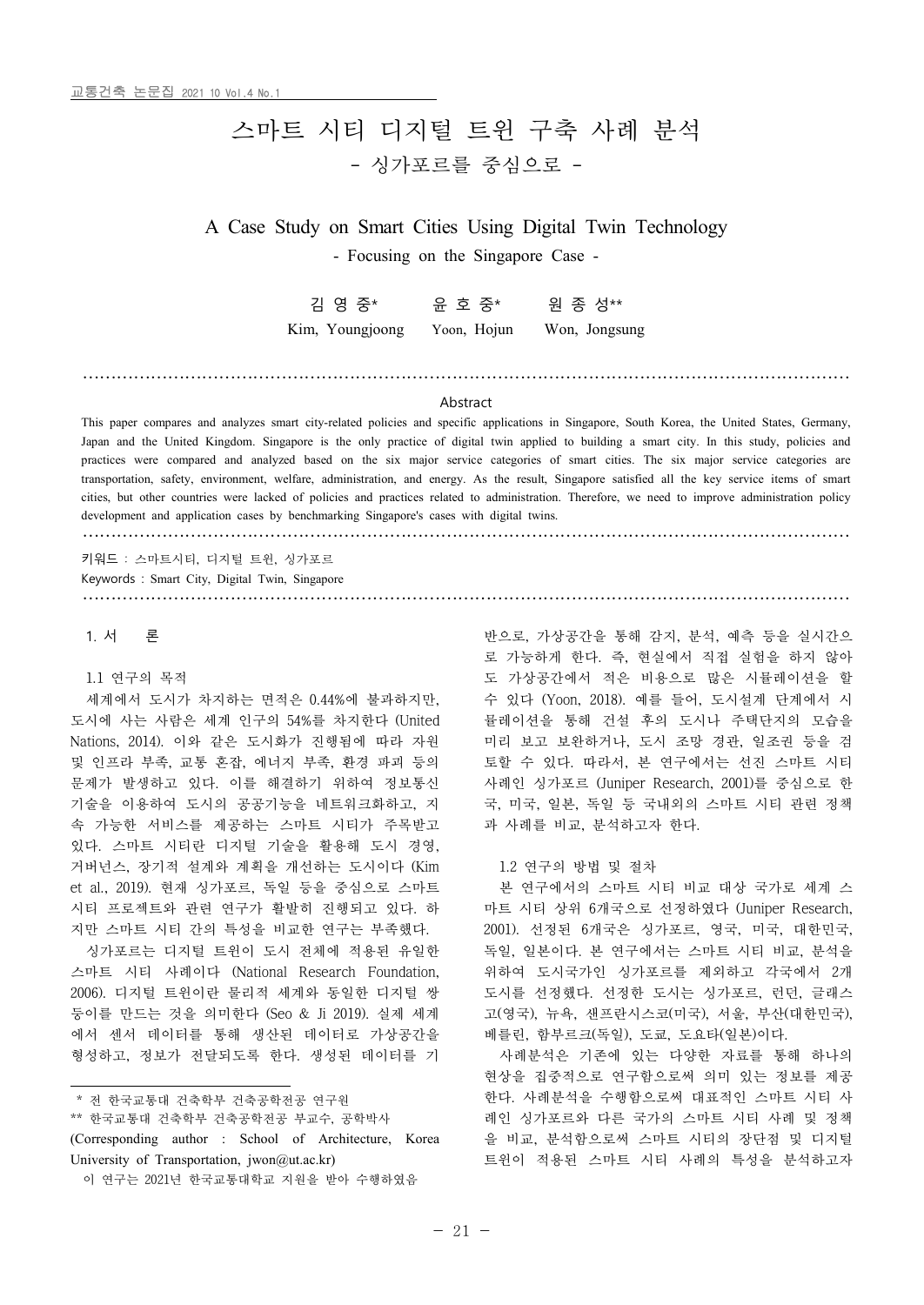## 교통건축 논문집 2021 10 Vol.4 No.1

한다. 비교, 분석은 스마트 시티의 6개 주요 서비스 항목 을 기반으로 진행된다. 본 연구에서 분류한 스마트 시티 서비스 항목은 교통, 안전, 환경, 생활복지, 도시행정, 에 너지로 총 6가지이다.

| Table 2. Smart cities analyzed in this paper |  |  |  |  |  |  |  |  |  |
|----------------------------------------------|--|--|--|--|--|--|--|--|--|
|----------------------------------------------|--|--|--|--|--|--|--|--|--|

| Country     | Smart cities            |  |  |
|-------------|-------------------------|--|--|
| Singapore   | Singapore               |  |  |
| UK.         | London, Glasgow         |  |  |
| US          | New Work, San Francisco |  |  |
| South Korea | Seoul, Busan            |  |  |
| Germany     | Berlin, Hamburg         |  |  |
| Japan       | Tokyo, Toyota           |  |  |

## 2. 기존 문헌고찰

스마트 시티와 관련하여 다양한 연구가 진행되었다. Shin et al. (2019)은 지방자치단체를 대상으로 개발된 기 술 적용 효과를 분석하고, 공간정보 활용 기반의 지능형 방범기술ㆍ서비스의 연계 방안을 도출하였다. Kim and Jung (2019)은 스마트 시티 산업 활성화를 위한 요인을 도출하였다. Han & Lee (2019)는 유럽, 아메리카, 아시아,<br>오세아니아와 우리나라의 스마트 시티에서 융합된 환경 기술과 정보기술을 비교하였다. Kim & Lee (2019)는 스 마트 시티 관련 기술의 도입으로 인하여 야기될 문제의 해결방안과 발전 방향을 도출하였다. 하지만 기존 연구에 서는 디지털 트윈의 스마트 시티에의 영향에 관한 연구 가 부족했다. 따라서, 본 연구에서는 디지털 트윈이 적용 된 싱가포르 사례와 디지털 트윈이 적용되지 않은 11개 의 스마트 시티 사례를 비교, 분석하고, 6개국(미국, 일본,<br>영국, 독일, 싱가포르, 한국)의 스마트 사례 관련 정책을 비교, 분석하고자 한다.

#### 3. 스마트 시티 서비스 항목

본 연구는 스마트 시티의 정책과 사례가 어떤 분야의 도시문제를 해결하기 위해 발전했는지를 알기 위하여 스 마트 시티의 서비스 항목을 6개로 분류했다. 6개 서비스 항목은 교통, 안전, 환경, 생활복지, 도시행정, 에너지이다 (Cho et al., 2017). (1) 스마트 교통이란 기존의 교통체계 에 정보, 통신, 제어, 전자 등의 지능형 기술을 접목시킨 차세대 교통시스템으로 정의된다. (2) 스마트 안전이란 안 전 및 관리 보안 서비스와 같은 기술 및 솔루션을 제공 한다. (3) 스마트 환경이란 다양한 환경문제를 해결, 비교 한다. (4) 스마트 생활복지는 시민들의 건강, 웰니스, 웰빙 장려를 의미한다. (5) 스마트 도시행정이란 친환경 및 지 능형 솔루션 채택을 지원하는 정부 정책 및 디지털 서비 스를 의미한다. (6) 스마트 에너지란 첨단 미터 인프라 (AMI, Advanced Metering Infrastructure), 배전 관리 및 고전압 전송 시스템을 위해 디지털 기술을 사용하는 것 을 의미한다. 본 연구에서는 스마트 시티 서비스 항목을

기반으로 스마트 시티 사례와 관련된 정책을 비교했다.

Table 3. Classification of service items of smart cities (Kang, 2017; Frost & Sullivan, 2013; Lee, 2018)

| Service<br>item | Content                                                                                                                                                                                                                                                                                                                                                                                                                                                                                                              |
|-----------------|----------------------------------------------------------------------------------------------------------------------------------------------------------------------------------------------------------------------------------------------------------------------------------------------------------------------------------------------------------------------------------------------------------------------------------------------------------------------------------------------------------------------|
| Transportation  | optimized<br>Transportation<br>system<br>for<br>safety/quickness/comfort/convenience/environ<br>ment that organically links<br>and integrates<br>all<br>information<br>generated<br>the<br><b>on</b><br>smart<br>city<br>integrated platform<br>to<br>provide<br>smart<br>transportation<br>services<br>to<br>being<br>users<br>and<br>used for<br>smart connected<br>mobility,<br>eco<br>user<br>public<br>demand<br>transportation<br>management,<br>integrated transportation<br>and<br>management,<br>management |
| Safety          | Including technologies and solutions such<br>as<br>surveillance,<br>video<br>public<br>safety<br>and<br>management security<br>services<br>to<br>protect<br>information<br>people. property. and<br>and<br>available in disaster<br>safety, social safety,<br>and<br>industrial safety fields                                                                                                                                                                                                                        |
| Administration  | policies and<br>digital<br>services<br>Government<br>that<br>adoption<br>of eco-friendly<br>the<br>and<br>support<br>intelligent<br>solutions<br>through<br>incentives.<br>subsidies.<br>and<br>and being used<br>for<br>SO.<br>on<br>facility<br>management,<br>e-government<br>implementation, and open governance                                                                                                                                                                                                 |
| Environment     | environmental<br>Solving various<br>problems<br>such<br>as water resources, waste, and fine dust and<br>pollution, waste<br>managing<br>disposal,<br>and<br>air<br>water pollution                                                                                                                                                                                                                                                                                                                                   |
| Energy          | technology for<br>Digital<br>advanced<br>meter<br>$(AMI)$ ,<br>distribution<br>infrastructure<br>management,<br>high voltage transmission<br>systems and<br>and<br>for<br>demand<br>for<br>intelligent<br>response to<br>transmission<br>integrated<br>and<br>power<br>distribution<br>and<br>being used for<br>expanding<br>energy and<br>improving<br>renewable<br>energy<br>facilities,<br>efficiency<br>for public<br>houses.<br>and<br>buildings                                                                |
| Welfare         | Health<br>monitoring and diagnosis<br>g citizens' health, wellness,<br>and<br>encouraging<br>and<br>using e-Health<br>well-being<br>and<br>m-Health<br>intelligent connected<br>systems<br>medical<br>and<br>devices                                                                                                                                                                                                                                                                                                 |

#### 4. 스마트 시티 관련 정책 비교

각국에서는 스마트 시티를 효율적으로 적용하고자 다 양한 정책을 시행하고 있다. 따라서 미국, 일본, 영국, 독 일, 싱가포르, 대한민국의 스마트 시티 관련 정책을 6개 의 스마트 시티 서비스 항목을 기준으로 비교, 분석했다 (표 3). 분석 결과, 미국, 영국, 싱가포르, 대한민국은 스 마트 시티의 6개 서비스 항목에 해당하는 정책을 모두 시행하고 있었다. 일본은 4개의 서비스 항목, 독일은 2개 의 서비스 항목과 관련한 정책만을 시행하고 있었다.

Table 3. Comparison of policy related to smart cities of the six countries

|                | US | Japan | UK | Germany | Singapore | Korea |
|----------------|----|-------|----|---------|-----------|-------|
| Transportation |    |       |    |         |           |       |
| Safety         |    |       |    |         |           |       |
| Environment    |    |       |    |         |           |       |
| Welfare        |    |       |    |         |           |       |
| Administration |    |       |    |         |           |       |
| Energy         |    |       |    |         |           |       |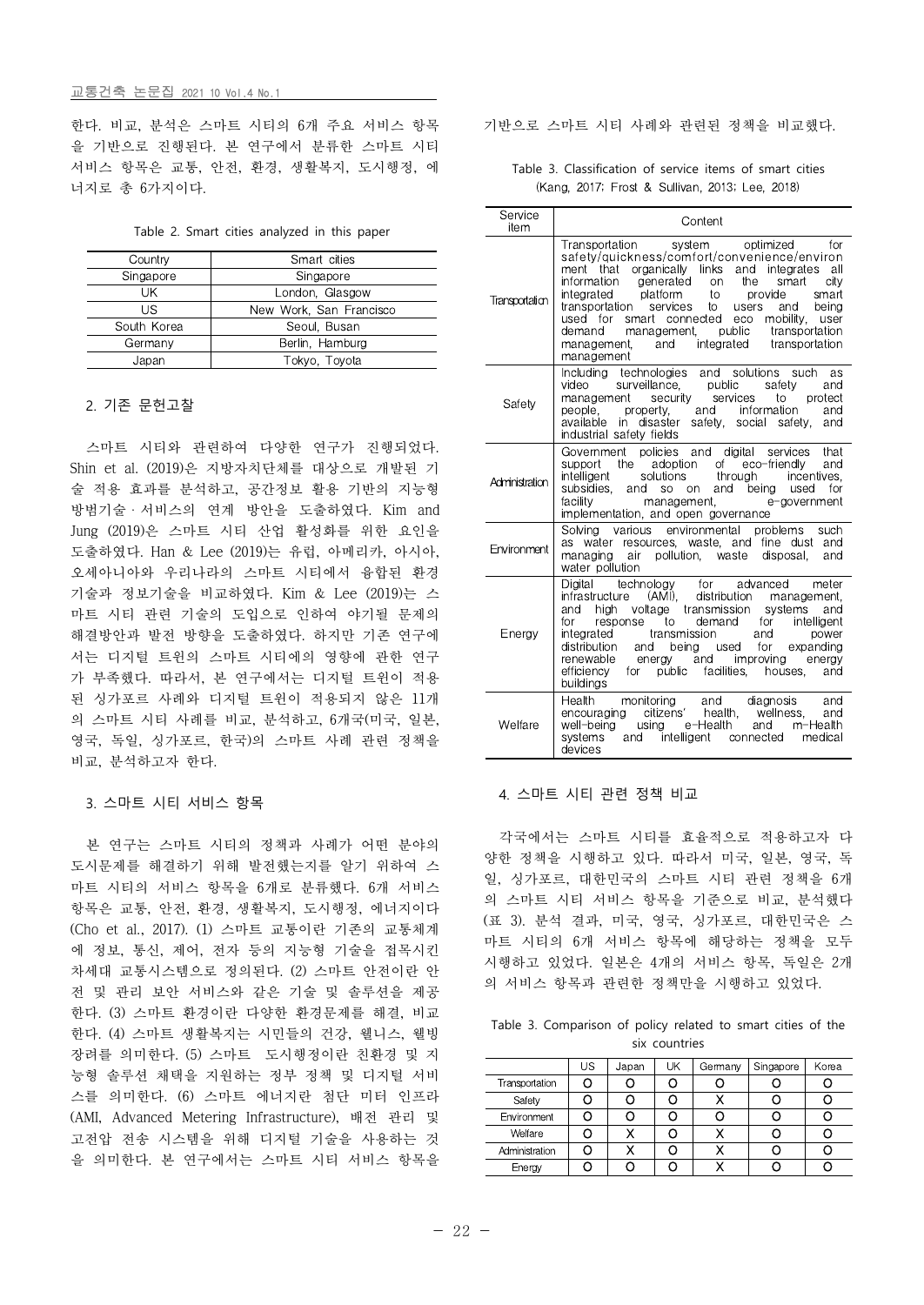#### 교통건축 논문집 2021 10 Vol.4 No.1

미국은 2015년에 Smart City Initiative를 발표하며, 스 마트 시티 구축을 시작했고, 6개의 서비스 분류항목을 전 체적으로 가장 활발하게 진행 중이다. 일본은 자연재해가 많은 관계로 생활복지와 도시행정보다는 안전과 환경, 에 너지 분야의 정책에 초점을 맞추고 있다. 영국은 Smart London 프로젝트부터 시작하여 6개의 항목에 대한 정책 을 실시하고 있다 (Shin & Cho, 2016). 싱가포르는 스마 트 시티 프로젝트인 Virtual Singapore 프로젝트를 시행함 으로써 국토의 전체를 스마트 시티로 구축하였다. Virtual Singapore는 스마트 시티에 디지털 트윈 기술을 적용한 유일한 사례이며, 5장에서 자세하게 소개하고자 한다. 국 내에서도 2018년부터 스마트 시티 서울 전략계획 수립 계획을 발표하고, 서울을 시작으로 스마트 시티의 정책을 계속해서 진행 중이다.

#### 5. Virtual Singapore 프로젝트

싱가포르는 가장 체계적이고 적극적으로 스마트 시티 를 구축하고 있다. 포브스, 주니퍼 리서치 등에서 싱가포 르를 스마트 시티 종합평가 1위로 평가하고 있다. Virtual Singapore 프로젝트는 가상공간에서 다양한 실험들을 먼 저 시뮬레이션하고, 이를 기반으로 실제 현장에 적용할 수 있는 디지털 트윈 환경을 체계적으로 구현하며 서비 스가 아닌 플랫폼 중심이다. 디지털 트윈 기술이 적용된 유일한 스마트 시티 사례이다. 디지털 트윈은 3차원으로 구축된 도시정보는 기업, 국민, 연구기관이 모두 활용할 수 있다. 도시를 단순히 3차원으로 시각화해서 보여주는 것이 아니라 건물을 짓거나 도로를 시공하는 등 새로운 요소를 적용할 때 도시가 어떻게 변하는지 사전에 시뮬 레이션할 수 있다. 시설물을 설치할 때 어디에 어떻게 해 야 효과가 극대화될 수 있는지 가상에서 먼저 검증하고 비스 항목 관련 사례가 적었다. 설치하면 예산도 절감할 수 있으며, 효율적이다. 기업이 나 정부가 건축물이나 공원 등의 프로젝트를 계획하는 경우, Virtual Singapore 플랫폼 내에서 주변 경관과의 조 화, 교통에 미치는 영향, 일조권 침해 여부 등의 분석을 빠르고 정교하게 수행할 수 있다.

만약 해당 프로젝트가 차량 흐름이나 통행에 불편하다 면, 이를 최소화하기 위한 보완 통로 구축에 대한 추가 시뮬레이션을 진행하거나, 더 나은 설계로 변경하기 위한 정책으로 도시국가임에도 전체적으로 시스템, 기술, 제도, 여러 테스트를 큰 비용 소모 없이 수월하게 검토할 수도 있다. 또 외부뿐 만 아니라 건물 내 발생할 수 있는 상황 에 대한 테스트도 가능하다. 긴급 상황 발생 시 건물 내 안내원의 유무가 시민들의 대피 시간에 얼마나 영향을 끼치는지에 대한 시뮬레이션 과정을 직관적인 시각화 영 상을 통해 보여주고 있다. 가상의 도시를 1인칭 시점으로 직접 체험할 수도 있다. 디지털 트윈을 구축하기 위해 실 제 도시 곳곳에 센서가 설치되어있기 때문에 고장 등의 문제가 발생해도 실시간으로 파악할 수 있다. 싱가포르의 스마트 시티는 시민들이 참여하여 발전에 기여하였다. One Service 앱에서 시민들이 도시에서 발생하는 문제를 제보할 수 있고 새로운 대중교통제안을 도와준다. 일반

시민도 계정만 있으면 디지털화된 도시정보를 알 수 있 다. 집에서도 현재 교통량과 대기 질 등의 실시간으로 제 공받는다. 싱가포르 외의 국가들의 스마트 시티를 살펴보 면 스마트가로등, 오픈데이터, 무인시스템 등 대부분 IoT 를 사용한 서비스 개념이다. 또한, 날씨 변화에 따른 테 스트도 가능하다. 예를 들어 일사량과 풍향, 기온 변화 등의 데이터를 함께 수집하는 버추얼 싱가포르 플랫폼은 사람이 직접 방문하지 않아도 약간의 조건 검색만으로 특정 지역의 일사량과 건물 면적, 옥상 온도 변화 데이터 등을 쉽게 알아낼 수 있어 편리하다. 실제로 싱가포르 당 국은 작은 국토의 한계를 극복하기 위해 건물 옥상 등을 활용한 태양광 발전에 적극적으로 투자하고 있으며, 버추 얼 싱가포르를 토대로 지역별 태양전지 패널 설치에 가 장 적합한 장소를 물색하기도 하였다. 이 밖에 버추얼 싱 가포르는 재난 상황에서도 효과적으로 활용될 수 있다.<br>예를 들어 도심 아파트 단지에서 화재나 유독가스 누출 사고가 발생할 경우, 지역 내 풍향 데이터를 근거로 유독 물질이 퍼지는 방향과 시간을 계산해 가장 효율적인 시 민 대피 경로를 계산할 수 있다. 또, 비가 많이 내리는 시기에는 평균 강우량을 근거로 홍수 발생 가능성과 관 련 피해를 예측해 미리 시설 보수를 할 수 있다.

#### 6. 스마트 시티 사례 비교 분석

6개국의 스마트 시티 사례를 6개의 스마트 시티 서비 스 항목 기준으로 비교했다. 싱가포르는 다른 비교 국가 와 다르게 한 개의 스마트 시티 사례만을 비교, 분석했음 에도 불구하고, 유일하게 6개의 서비스 항목에 해당하는 사례를 보유하고 있었다. 대한민국(5개), 미국(4개), 영국(4 개) 순이었다. 상대적으로 일본과 독일은 스마트 시티 서

미국은 최근 에너지 분야의 정책을 추가하여 스마트 시티를 조성하고 있다. 일본의 정책은 안전과 환경 분야 에 초점을 맞추고 있다. 영국은 정책이 주도되어 시민들 에게 제공되는 서비스 사례가 발달되었고, CCTV를 이용 한 차량번호판 자동인식처럼 제도적/기술적 사례가 다수 있다. 독일은 항만을 중심으로 교통과 에너지 분야에 사 례에 집중했다. 싱가포르는 국가가 주도하는 스마트 국가 서비스의 다양한 사례를 갖추고 있다. 국내는 다양하고 소규모 서비스 위주의 사례가 고루 분포 되어있다.

미국 뉴욕은 도시 행정분야에 스마트 시티 신기술을 반영한 대표적인 사례이다. 적용된 첨단 AMR 시스템은 전기, 가스, 수도 사용량 검침에 IT 기술을 이용하여 중앙 검침센터에서 자동으로 수행하는 시스템이다. 영국의 런 던은 Smarter London Together 정책의 일부로서 도시의 안전을 책임진다. CCTV와 도로차단기로 구성된 통합 시 스템을 도로에 설치하여 범죄 활동을 감지/추적하고, 차 량번호판 자동 인식을 통해 도시범죄 예방한다. 서울은 환경 분야 사례로서 운영정보의 실시간 통합감시로 상수 도 관리 효율성을 향상시키고, 수돗물 생산, 배/급수를 최